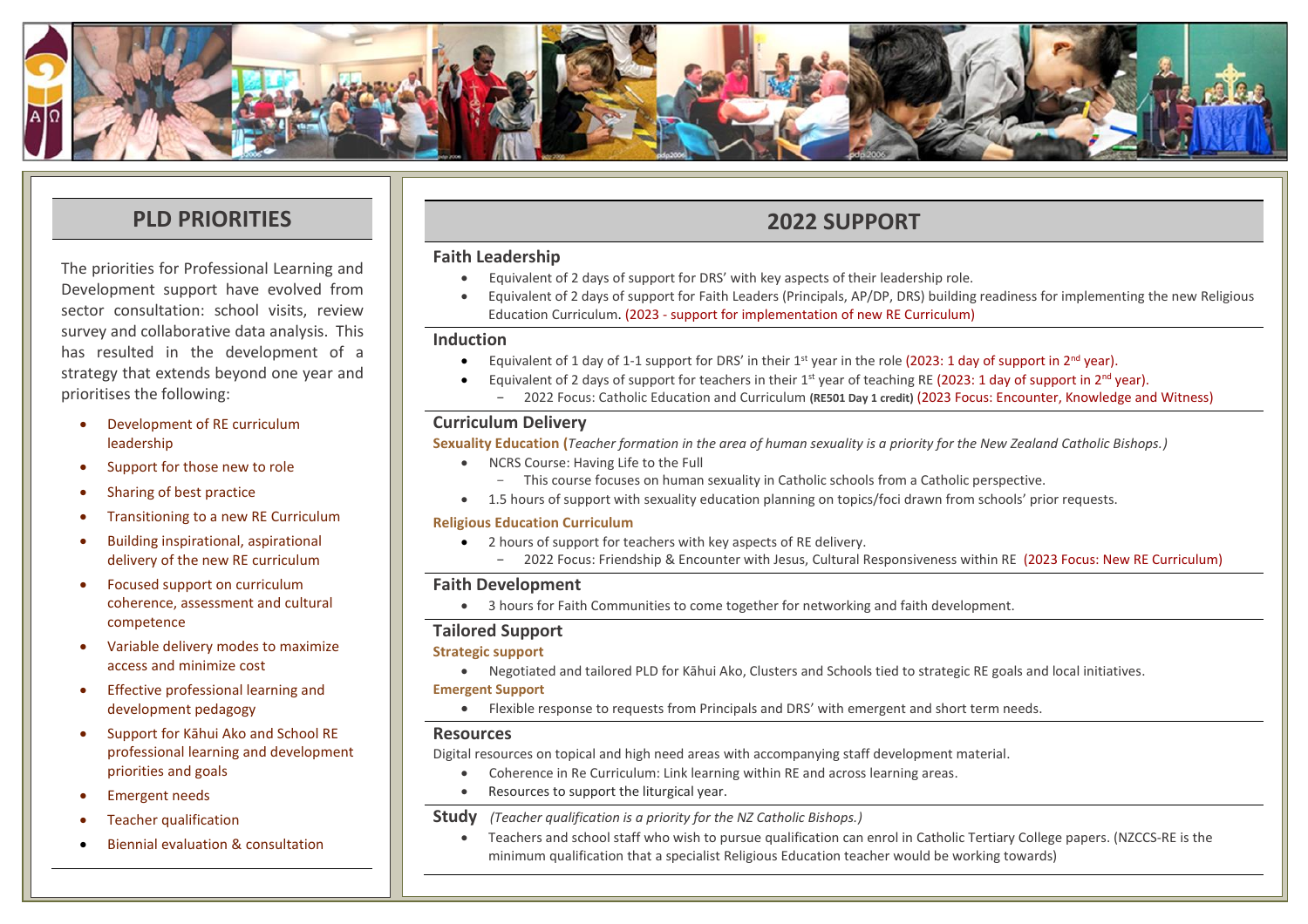



# **Catholic Schools Education Services**

#### **CSES Goals**

**Goal One:**  That our Professional Development meets the needs of our schools.

**Goal Two:**  To support and implement the priorities of the Archbishop and the NZCBC for schools.

**Goal Three:** Grow and develop authentic Catholic leadership at all levels within Catholic Schools.

**Goal Four:** Support all Catechetical/ Christian Studies students to become competent & confident in teaching RE and upholding & supporting the Catholic Character.

**Goal Five:**  That administration of CSES is effective and supports the delivery of quality Catholic education.

#### **Goal Six:**

All schools have a clear understanding of the core purpose and function of a Catholic school and of Catholic Character.



#### **For more information contact:**

**CSES RE Consultant: Anna Maria Vissers** [am.vissers@wn.catholic.org.nz](mailto:am.vissers@wn.catholic.org.nz) l [csesprec@gmail.com](mailto:csesprec@gmail.com) t: +64 4 496 1335 l m: +64 21 544 564

**CSES Administrator: Marian Blackford** [cses@wn.catholic.org.nz](mailto:cses@wn.catholic.org.nz) t: +64 4 496 1710



# PRIMARY SCHOOLS

**Religious Education Professional Development for Primary Schools 2022**

# **Catholic Schools Education Services**

To provide assistance and support in all aspects of Catholic Education throughout the Archdiocese of Wellington

> *"Act justly, love tenderly and walk humbly with your God"*

> > Micah 6:8